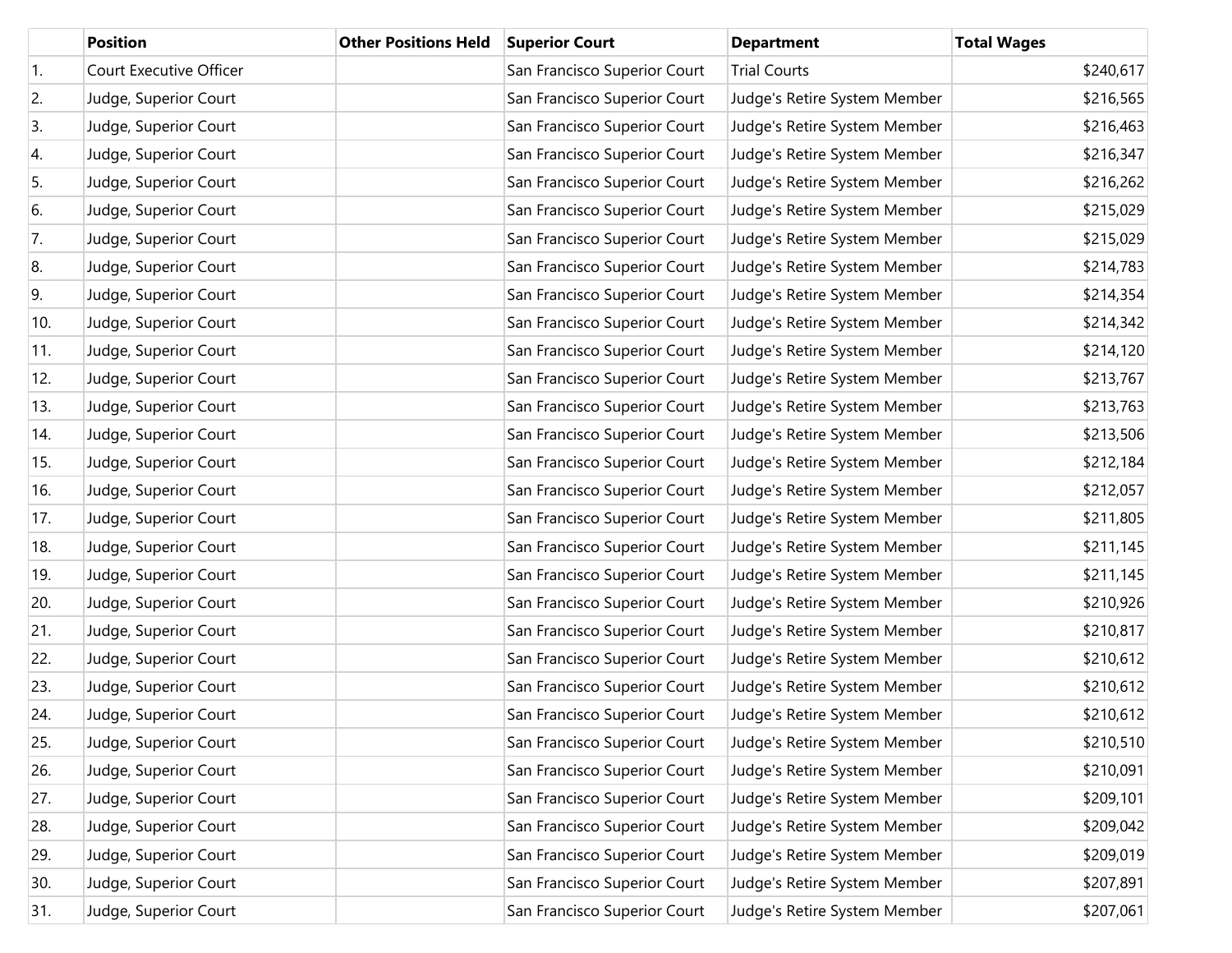| 32. | Judge, Superior Court                          | San Francisco Superior Court | Judge's Retire System Member | \$206,960 |
|-----|------------------------------------------------|------------------------------|------------------------------|-----------|
| 33. | Judge, Superior Court                          | San Francisco Superior Court | Judge's Retire System Member | \$206,734 |
| 34. | Judge, Superior Court                          | San Francisco Superior Court | Judge's Retire System Member | \$206,612 |
| 35. | Judge, Superior Court                          | San Francisco Superior Court | Judge's Retire System Member | \$205,989 |
| 36. | Judge, Superior Court                          | San Francisco Superior Court | Judge's Retire System Member | \$205,745 |
| 37. | Judge, Superior Court                          | San Francisco Superior Court | Judge's Retire System Member | \$202,835 |
| 38. | Judge, Superior Court                          | San Francisco Superior Court | Judge's Retire System Member | \$202,826 |
| 39. | Judge, Superior Court                          | San Francisco Superior Court | Judge's Retire System Member | \$202,724 |
| 40. | Judge, Superior Court                          | San Francisco Superior Court | Judge's Retire System Member | \$202,711 |
| 41. | Judge, Superior Court                          | San Francisco Superior Court | Judge's Retire System Member | \$202,347 |
| 42. | Judge, Superior Court                          | San Francisco Superior Court | Judge's Retire System Member | \$200,011 |
| 43. | Judge, Superior Court                          | San Francisco Superior Court | Judge's Retire System Member | \$198,908 |
| 44. | Judge, Superior Court                          | San Francisco Superior Court | Judge's Retire System Member | \$198,784 |
| 45. | Judge, Superior Court                          | San Francisco Superior Court | Judge's Retire System Member | \$198,784 |
| 46. | Judge, Superior Court                          | San Francisco Superior Court | Judge's Retire System Member | \$197,959 |
| 47. | Judge, Superior Court                          | San Francisco Superior Court | Judge's Retire System Member | \$192,863 |
| 48. | Judge, Superior Court                          | San Francisco Superior Court | Judge's Retire System Member | \$192,584 |
| 49. | <b>Court Commissioner</b>                      | San Francisco Superior Court | <b>Trial Courts</b>          | \$190,700 |
| 50. | Director, Info Tech Group                      | San Francisco Superior Court | <b>Trial Courts</b>          | \$186,378 |
| 51. | Managing Attorney                              | San Francisco Superior Court | <b>Trial Courts</b>          | \$175,967 |
| 52. | Court Computer Sys Manager                     | San Francisco Superior Court | <b>Trial Courts</b>          | \$170,019 |
| 53. | Senior Court Staff Attorney                    | San Francisco Superior Court | <b>Trial Courts</b>          | \$164,981 |
| 54. | Senior Court Staff Attorney                    | San Francisco Superior Court | <b>Trial Courts</b>          | \$164,188 |
| 55. | Court Computer Sys Manager                     | San Francisco Superior Court | <b>Trial Courts</b>          | \$161,631 |
| 56. | Judge, Superior Court                          | San Francisco Superior Court | Judge's Retire System Member | \$158,999 |
| 57. | Court Administrator                            | San Francisco Superior Court | <b>Trial Courts</b>          | \$155,797 |
| 58. | Court Administrator                            | San Francisco Superior Court | <b>Trial Courts</b>          | \$153,012 |
| 59. | Director, Human Resources                      | San Francisco Superior Court | <b>Trial Courts</b>          | \$152,105 |
| 60. | Director, Fiscal Services                      | San Francisco Superior Court | <b>Trial Courts</b>          | \$152,011 |
| 61. | <b>Assistant Court Reporter</b><br>Coordinator | San Francisco Superior Court | <b>Trial Courts</b>          | \$148,361 |
| 62. | Senior Court Staff Attorney                    | San Francisco Superior Court | <b>Trial Courts</b>          | \$148,220 |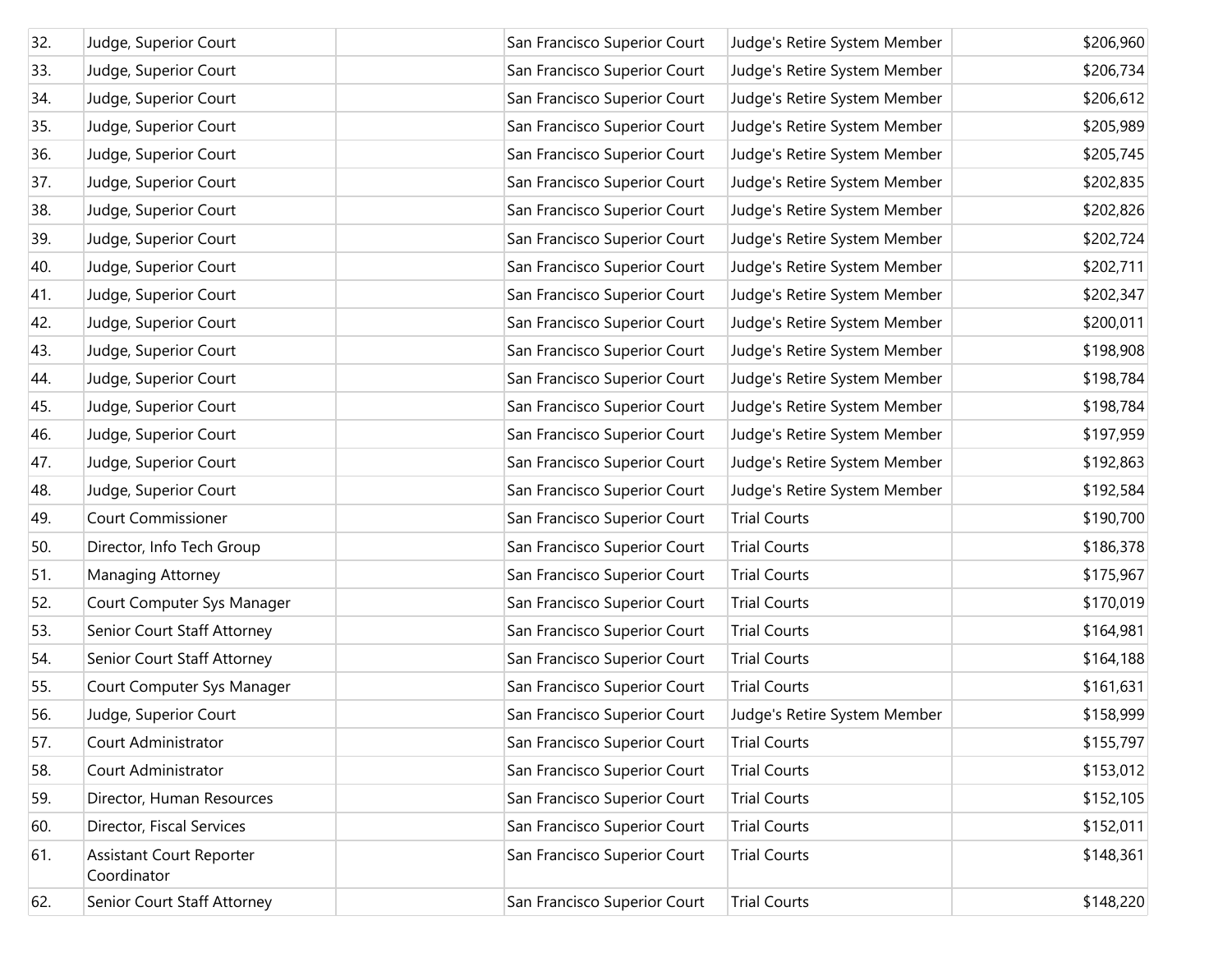| 63. | Senior Court Staff Attorney       | San Francisco Superior Court | <b>Trial Courts</b> | \$142,950 |
|-----|-----------------------------------|------------------------------|---------------------|-----------|
| 64. | Ct Comp Facilities Coordinator    | San Francisco Superior Court | <b>Trial Courts</b> | \$142,543 |
| 65. | Court Reporter                    | San Francisco Superior Court | <b>Trial Courts</b> | \$138,862 |
| 66. | Ct Comp Facilities Coordinator    | San Francisco Superior Court | <b>Trial Courts</b> | \$138,127 |
| 67. | Court Staff Attorney II           | San Francisco Superior Court | <b>Trial Courts</b> | \$138,103 |
| 68. | Court Reporter                    | San Francisco Superior Court | <b>Trial Courts</b> | \$137,892 |
| 69. | Court Staff Attorney II           | San Francisco Superior Court | <b>Trial Courts</b> | \$137,855 |
| 70. | Court Supervisor II               | San Francisco Superior Court | <b>Trial Courts</b> | \$136,260 |
| 71. | Court Reporter                    | San Francisco Superior Court | <b>Trial Courts</b> | \$135,786 |
| 72. | Ct Comp Facilities Coordinator    | San Francisco Superior Court | <b>Trial Courts</b> | \$135,142 |
| 73. | Fiscal Sys And Services Manager   | San Francisco Superior Court | <b>Trial Courts</b> | \$134,895 |
| 74. | Court Reporter                    | San Francisco Superior Court | <b>Trial Courts</b> | \$134,821 |
| 75. | Court Staff Attorney II           | San Francisco Superior Court | <b>Trial Courts</b> | \$134,716 |
| 76. | Court Staff Attorney II           | San Francisco Superior Court | <b>Trial Courts</b> | \$134,324 |
| 77. | Court Reporter                    | San Francisco Superior Court | <b>Trial Courts</b> | \$134,200 |
| 78. | Court Staff Attorney II           | San Francisco Superior Court | <b>Trial Courts</b> | \$133,947 |
| 79. | Court Staff Attorney II           | San Francisco Superior Court | <b>Trial Courts</b> | \$133,825 |
| 80. | Court Reporter                    | San Francisco Superior Court | <b>Trial Courts</b> | \$133,743 |
| 81. | Court Manager                     | San Francisco Superior Court | <b>Trial Courts</b> | \$132,881 |
| 82. | Court Manager                     | San Francisco Superior Court | <b>Trial Courts</b> | \$132,454 |
| 83. | Court Reporter                    | San Francisco Superior Court | <b>Trial Courts</b> | \$132,053 |
| 84. | Court Reporter                    | San Francisco Superior Court | <b>Trial Courts</b> | \$131,822 |
| 85. | Court Manager                     | San Francisco Superior Court | <b>Trial Courts</b> | \$131,098 |
| 86. | Court Supervisor II               | San Francisco Superior Court | <b>Trial Courts</b> | \$130,804 |
| 87. | Court Reporter                    | San Francisco Superior Court | <b>Trial Courts</b> | \$130,671 |
| 88. | Court Staff Attorney II           | San Francisco Superior Court | <b>Trial Courts</b> | \$130,544 |
| 89. | <b>Supervising Mediator, Ufcs</b> | San Francisco Superior Court | <b>Trial Courts</b> | \$130,087 |
| 90. | Court Manager                     | San Francisco Superior Court | <b>Trial Courts</b> | \$130,049 |
| 91. | Court Reporter Coordinator        | San Francisco Superior Court | <b>Trial Courts</b> | \$130,030 |
| 92. | Court Reporter                    | San Francisco Superior Court | <b>Trial Courts</b> | \$130,028 |
| 93. | Court Reporter                    | San Francisco Superior Court | <b>Trial Courts</b> | \$129,409 |
| 94. | Director, Probate                 | San Francisco Superior Court | <b>Trial Courts</b> | \$128,401 |